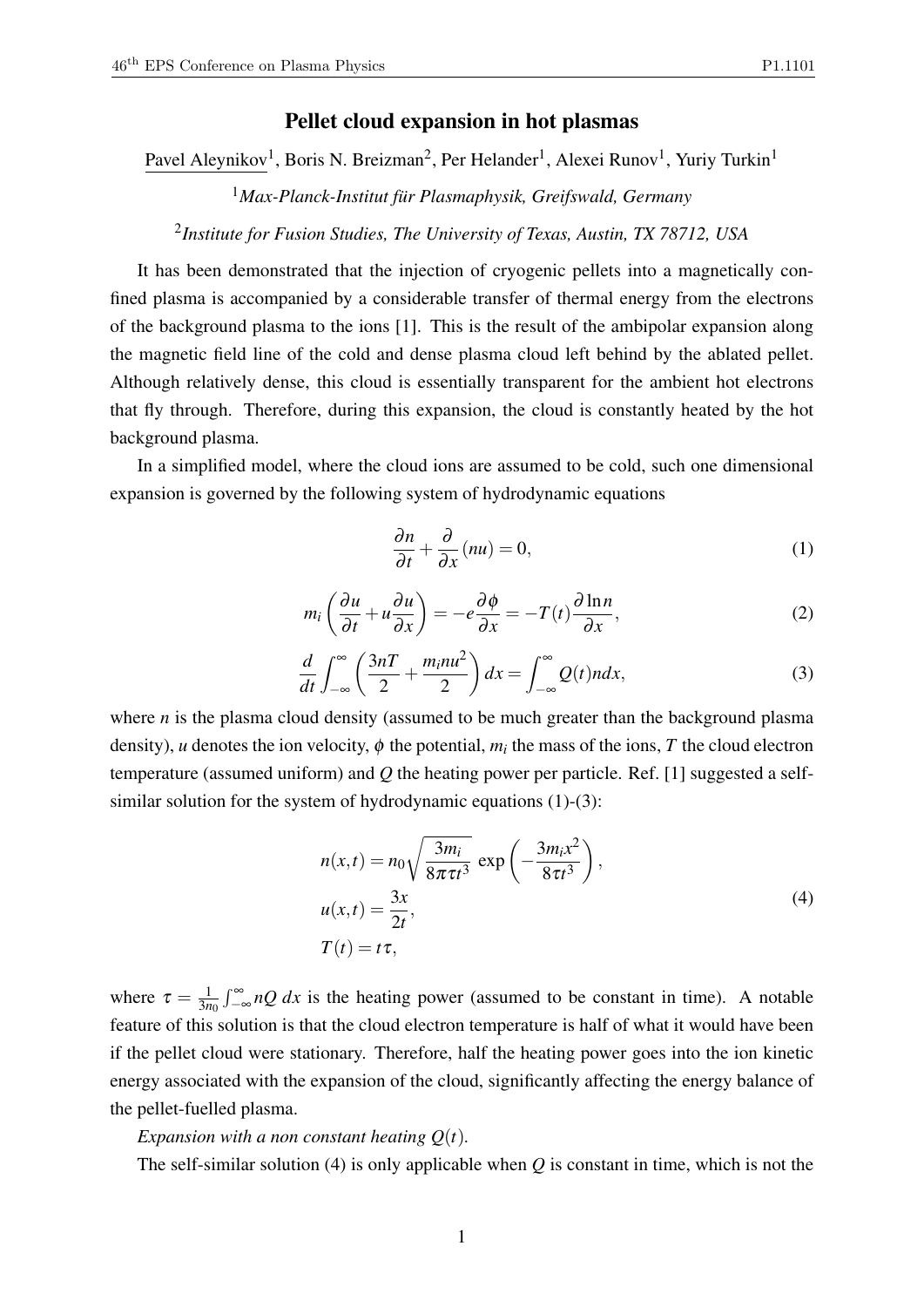case in the late stages of pellet cloud evolution, since the collisional energy exchange between the ambient plasma (with temperature  $T_{am}$ ) and the cloud is proportional to  $(T_{am} - T)$ , namely

$$
nQ(T) \approx \frac{3n(T_{am} - T)}{\tau_{hh} (1 + T/T_{am})^{3/2}},\tag{5}
$$

where  $\tau_{hh}$  is the electron collisional time in the ambient plasma (Eq. (2.5e) in [2]).

Equations (1) - (3) admit solutions with Gaussian density and linear velocity profiles:

$$
n(x,t) = n_0 \sqrt{\frac{a(t)}{\pi}} \exp\left(-a(t)x^2\right),\tag{6}
$$

$$
u(x,t) = b(t)x.
$$
 (7)

This Ansatz reduces equations  $(1)$  -  $(3)$  to a set of three ordinary differential equations:

$$
\dot{a} + 2ab = 0,
$$
  
\n
$$
\dot{b} + b^2 = 2aT/m_i,
$$
  
\n
$$
\frac{3}{2}\dot{T} + bT = Q(t).
$$
\n(8)

Note that the cloud density scale  $n_0$  does not appear in these equations when the heating function  $Q(t)$  is defined by the collisional energy exchange expression (5). Therefore, the solution of the system (8) describes the expansion of a cloud of any initial density. Figure 1 shows the numerical solution of the system (8) with (5) for  $T_{am} = 1 \text{ keV}$  and the ambient plasma density of  $2 \cdot 10^{19} m^{-3}$ . Unlike the case of constant heating, the ion energy now exceeds the electron



*Figure 1. Evolution of the cloud electron thermal energy and ion kinetic energy*  $W_i = \int_{-\infty}^{\infty} \frac{m_i n u^2}{2} dx = \frac{m_i b^2}{4a}$  $\frac{n_i b^2}{4a}$ , *derived from the solution of equations (8) with (5).*

energy throughout the expansion and more than half the energy transferred to the pellet cloud ends up in the ions.

## *Comparison with a more complete system.*

The two models described above assume zero temperature of the cloud ions, uniform electron temperature, and negligible viscosity. A novel Lagrangian code has been developed to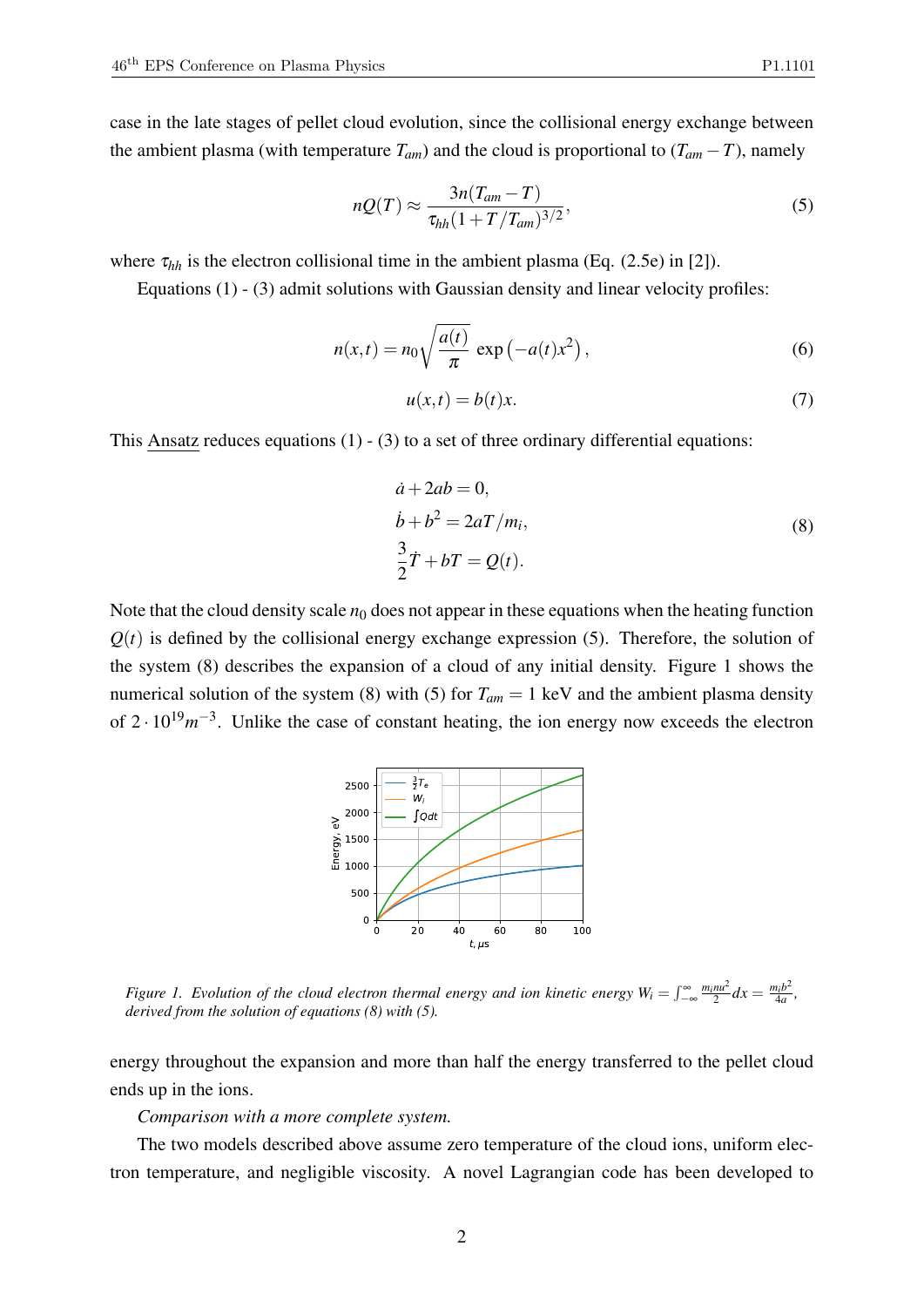

*Figure 2. Evolution of the cloud electron (and ion) temperature, and snapshots of the cloud density (n) and the ion velocity (u) from the self-similar solution (4), the solution of the ODEs (8), and the full system (9) at*  $t = 40$  µs. The ambient plasma temperature is  $T_{am} = 4$  keV and the corresponding density is  $2 \cdot 10^{19} m^{-3}$ .

solve a more complete system of Braginskii equations,

$$
\frac{\partial n}{\partial t} + \frac{\partial n u}{\partial x} = S_n
$$
\n
$$
\frac{\partial m_i n u}{\partial t} + \frac{\partial}{\partial x} \left( m_i n u^2 + n (T_e + T_i) - \frac{4}{3} \eta_i \frac{\partial u}{\partial x} \right) = S_u
$$
\n
$$
\frac{\partial}{\partial t} \left( \frac{3}{2} n T_i \right) + \frac{\partial}{\partial x} \left( \frac{5}{2} n u T_i - \kappa_i \frac{\partial T_i}{\partial x} \right) = S_{Ti} + u \frac{\partial n T_i}{\partial x} + Q_{ei} + \frac{4}{3} \eta_i \left( \frac{\partial u}{\partial x} \right)^2 + \frac{m_i n u^2}{2} S_n - u S_u
$$
\n
$$
\frac{\partial}{\partial t} \left( \frac{3}{2} n T_e \right) + \frac{\partial}{\partial x} \left( \frac{5}{2} n u T_e - \kappa_e \frac{\partial T_e}{\partial x} \right) = S_{Te} + u \frac{\partial n T_e}{\partial x} + Q_{ie},
$$
\n(9)

where  $\eta$  and  $\kappa$  denote the viscosity and thermal conductivity, respectively, and  $Q_{ab}$  is the collisional energy exchange between the species. The sources *S* are due to collisions with the ambient plasma and are calculated from integrals of the BGK kinetic equation, which is solved self-consiestently with equations (9). Self-collisions within the ambient plasma are ignored when solving this kinetic equation.

A comparison of the evolution of the cloud electron temperature between the three models is shown in figure 2. For the case of equations (9), only the central  $(x = 0)$  value is plotted, but the electron temperature profile remains nearly flat during most of the expansion. The dashed curve in figure 2 shows the evolution of the central ion temperature resulting from the full Braginskii modelling. Density and velocity profiles at  $t = 40 \mu s$  are also compared in figure 2.

This comparison shows excellent agreement between the full Braginskii modelling and the simplified equations (8) during most of the evolution. Note that the characteristic size of the cloud reaches 30 m at the time  $t = 50 \mu s$  when the models diverge. The reason for the disagreement is an abrupt viscous slowing down of the expansion in the full Braginskii modelling, which occurs when the central ion temperature increases as a result of heat conduction and inter-species heat exchange. The parallel viscosity then becomes very large, but at this point the ion mean free path starts exceeding the characteristic length of the cloud and the hydrodynamic approximation becomes invalid.

### *Anisotropy of the ion distribution function.*

The ion kinetic energy will eventually (after a few ion collision times) end up as thermal ion